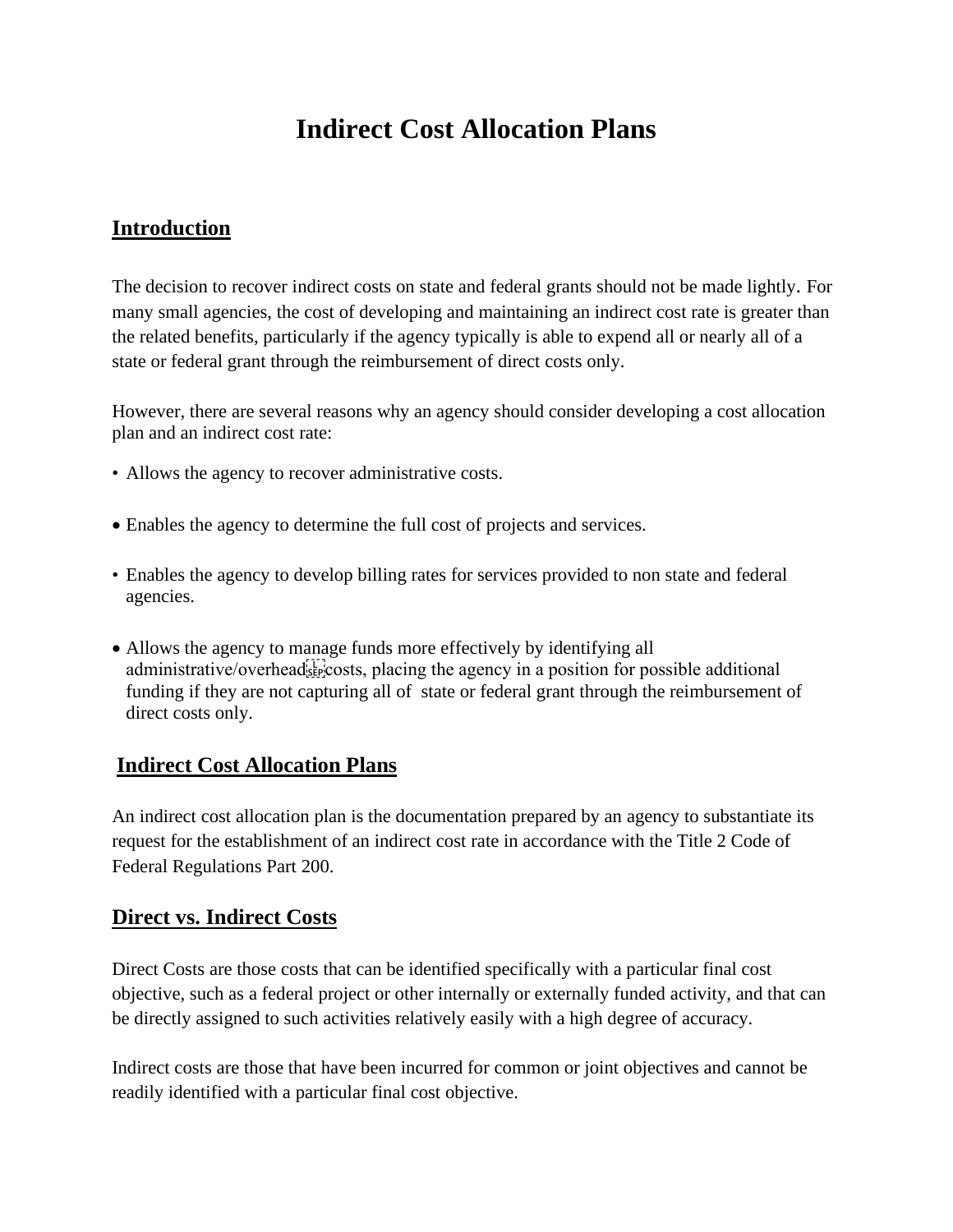Costs incurred for the same purpose in like circumstances must be treated consistently as either direct or indirect costs.

It is possible to justify the handling of almost any kind of cost as either direct or indirect. Labor costs, for example, can be indirect, as in the case of maintenance personnel and executive officers; or they can be direct, as in the case of project staff members. Similarly, materials such as miscellaneous supplies purchased in bulk – pencils, pens, paper – are typically handled as indirect costs, while material required for specific projects are charged as direct costs.

## **Costs usually charged as direct**

- Project staff
- Project fringe benefits
- Consultants
- Project supplies
- Publications

## **Costs either charged as direct or indirect**

- Telephone charges
- Computer use
- Project administrative personnel
- Postage and printing
- Miscellaneous office supplies

## **Costs usually charged as indirect**

- Utilities
- Rent
- Audit and legal services
- Administrative staff
- Facility maintenance

# **Advantages of Indirect Cost Allocations**

In addition to the direct cost of providing services, agencies also incur indirect costs. Such indirect costs include shared administrative expenses such as legal, finance, human resources,